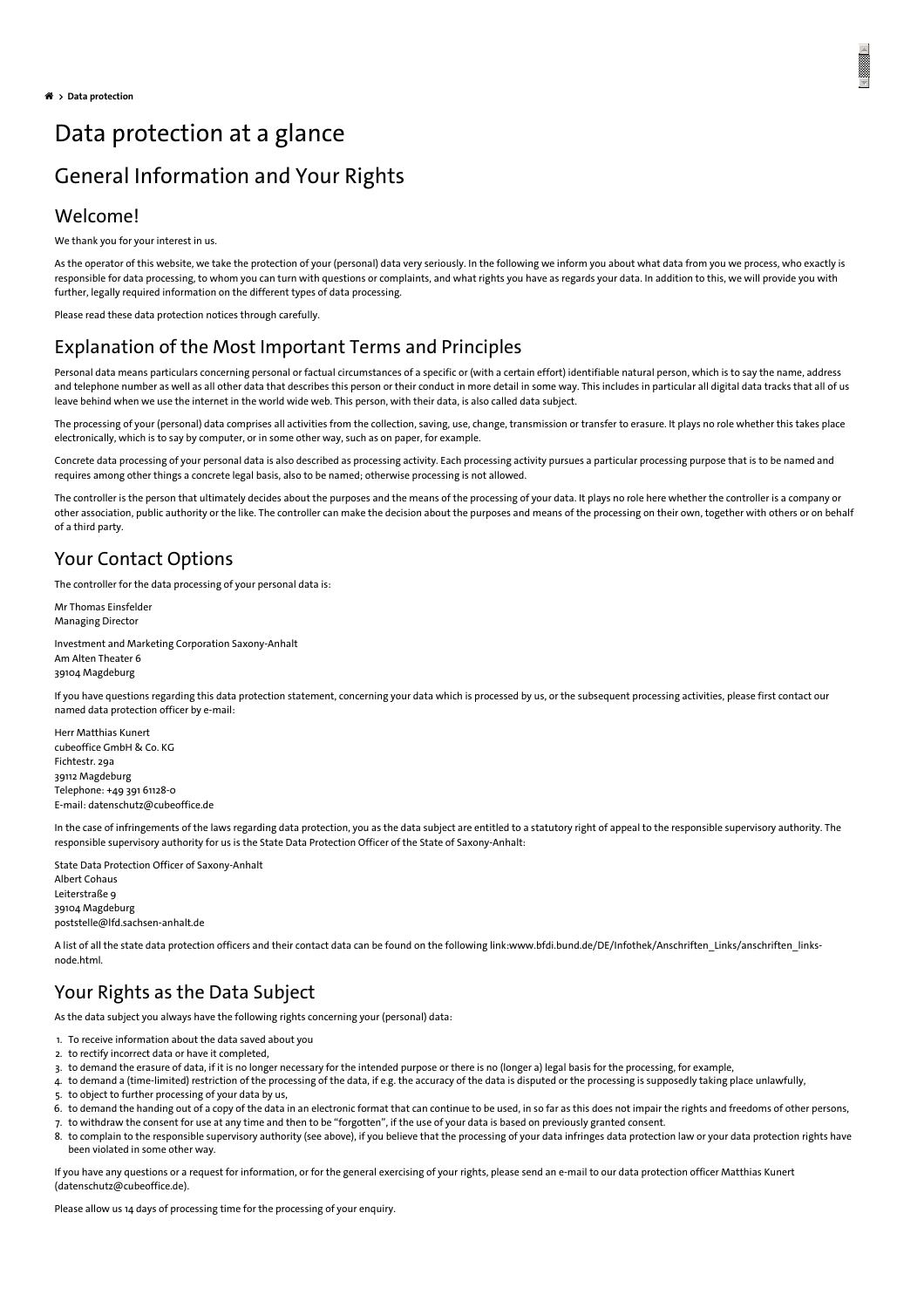# Data Processing on Our Website

### General Information

When you visit our website a variety of data from you will be processed, in order to analyse and improve the use of our information supply, and to detect and rectify possible weak points.

## Server Log Files

When you visit our website, information is collected and saved in so-called server log files which your browser transfers to us automatically. These are: Browser type and browser version, operating system used, referrer URL (original website, via which the user has come to our website and/or file), host name of the accessing computer, time of the server request and the

IP address.

This data is processed on the servers of our internet service provider. This data will not be combined with other data sources. This processing activity is not used as a basis for automated decision making (profiling). We reserve the right to check this data afterwards, if we become aware of concrete indications of illegal use.

The legal basis for the data processing is our justified interest in weighing up all risks (see point (f) of Art. 6(1) GDPR). Our interest in this is: Increasing the public profile of our company, advertising on our account, information about our range of services and support for the initiation of business contacts through publication of suitable contact possibilities for interested parties and business partners, improvement of the user-friendliness of our range of information.

The storage period is one year.

## SSL or TLS encryption

For security reasons and in order to protect the transfer of confidential content such as orders or enquiries you send to us as website operator, this website uses SSL and/or TLS encryption. You can recognise an encrypted connection by the address line in the browser changing from "http://" to "https://" and by the lock symbol in the browser line.

If the SSL- and/or TLS encryption is enabled, the data you transmit to us cannot be accessed by third parties.

### Cookies

Some of the websites use so-called cookies. Cookies do not harm your computer and do not contain viruses. Cookies serve the purpose of making our website more user-friendly, effective and secure. Cookies are small text files that are placed on your computer and stored by your browser.

Most of the cookies used by us are so-called "session cookies". These are deleted automatically at the end of your visit. Other cookies are stored on your end device until you delete them. These cookies allow us to recognise your browser during your next visit to our site.

You can set your browser to inform you when cookies are being placed and to only allow cookies on a case-by-case basis, to refuse cookies in certain cases or in general, and to activate the automatic deletion of cookies when you close the browser. Deactivating cookies may limit the full functionality of this website.

Cookies that are required for execution of the electronic communication process or for provision of certain features requested by you (e.g. shopping cart feature) are saved based on Art. 6(1) Point (f) of the GDPR. The website operator has a legitimate interest in the storage of cookies for the technically smooth and optimised provision of their services. Where other cookies (e.g. cookies for analysis of your browsing behaviour) are stored, these are addressed separately in this data privacy notice.

[change](#page-2-0) cookie setup | [decline](#page-2-0) all cookies

## Links to Other Websites

This website also contains links to websites of other providers for which our data privacy statement does not apply. We normally have no influence on these providers' content and adherence to the data protection regulations and therefore ask you to inform yourself about the guidelines that are applicable there when visiting these websites.

## Google Web Fonts

This website uses so-called Web Fonts for a uniform presentation of fonts; these web fonts are provided by Google Inc., 1600 Amphitheatre Parkway, Mountain View, CA 94043, USA. When accessing a website, your browser will load the necessary web fonts into your browser cache in order to display texts and fonts correctly.

For this purpose, the browser used by you must establish a connection to the Google servers. Thus, Google learns that our website was called by your IP address. Google web fonts are used to ensure uniform and appealing representation of our online offers. This is a legitimate interest in the sense of Art. 6(1) Point (f) of the GDPR.

If your browser does not support web fonts, one of your computer's standard fonts will be used.

For more information regarding Google web fonts, please refer to[developers.google.com/fonts/faq](https://developers.google.com/fonts/faq) and the Google data privacy notice: [www.google.com/policies/privacy/](https://www.google.com/policies/privacy/).

### Google Maps

This site uses the map service Google Maps via an API. The provider is Google Inc., 1600 Amphitheatre Parkway, Mountain View, CA 94043, USA.

To use the functions of Google Maps it is necessary to save your IP address. This information is normally transmitted to a server of Google in the USA and saved there. The provider of this site has no influence on this data transfer.

The use of Google Maps takes place in the interests of an appealing presentation of our online presence and of making the places stated by us on the website easy to find. This represents a justified interest within the meaning of point (f) of Art. 6(1) GDPR (General Data Protection Regulation).

You can find more information on dealing with user data in the data protection statement of Google[:www.google.de/intl/de/policies/privacy/.](https://www.google.de/intl/de/policies/privacy/)

## Matomo (formerly: PIWIK)

We use Matomo (formerly: "PIWIK") in our internet presence. This is a piece of open-source software with which we can analyse the use of our internet presence. Here your IP address, the website(s) of our internet presence that you visit, the website from which you have changed over to our internet presence (referrer URL), the amount of time you have spent on our internet presence, and the frequency of the calling of one of our websites are processed.

Matomo saves a cookie on your terminal via your internet browser to collect this data. This cookie is valid for a week.

The legal basis is point (f) of Art. 6(1) GDPR. Our justified interest lies in the analysis and optimising of our internet presence.

However, we use Matomo with the anonymization function "Automatically Anonymize Visitor IPs". This anonymization function shortens your IP address by two bytes, so that it is impossible to trace the information to you and/or to the internet connection that you use.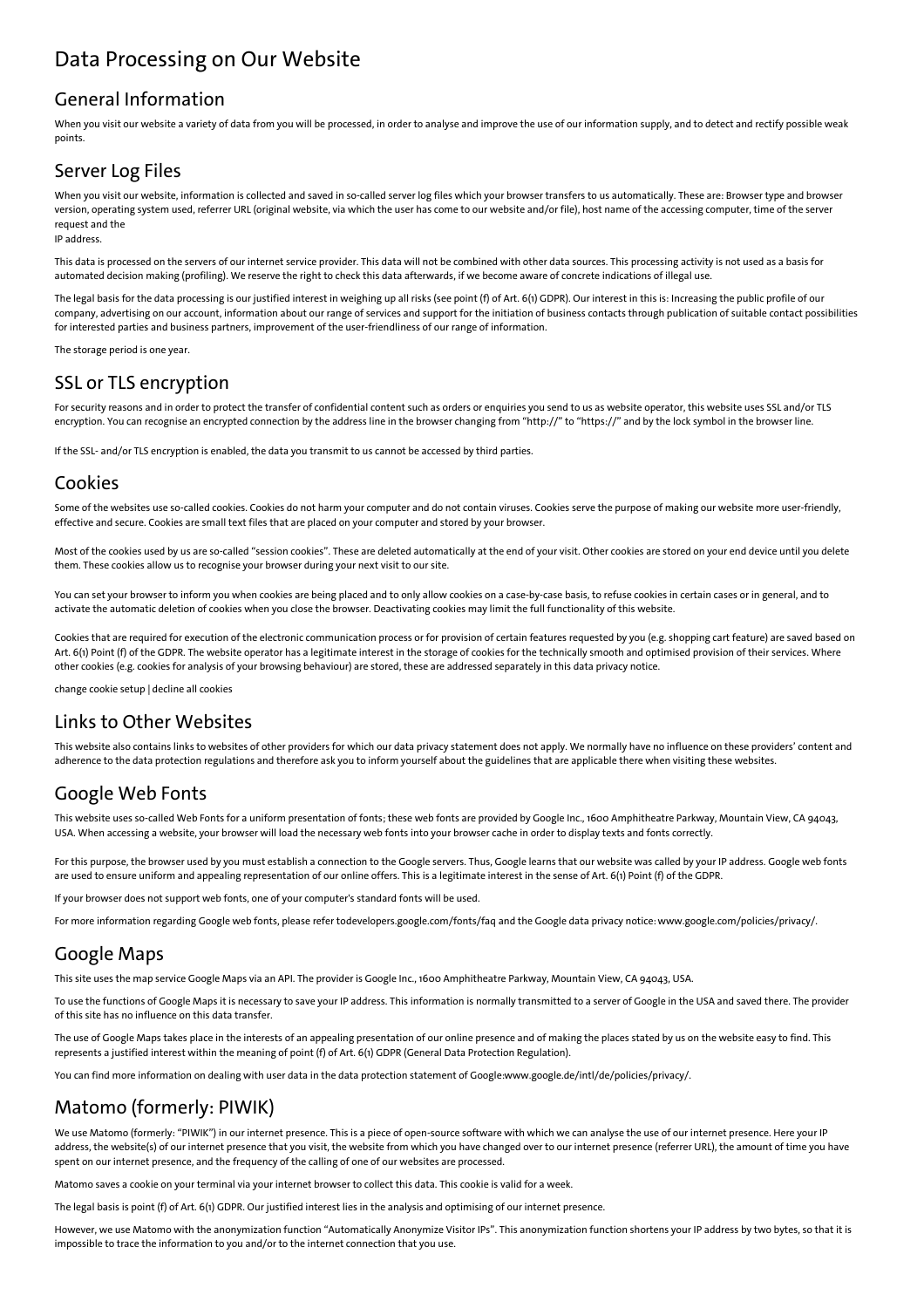# <span id="page-2-0"></span>Data Processing in Our Social Networks

# General Information

We maintain publicly accessible profiles in social networks. You can find the social networks used by us in detail further below.

Social networks like Facebook, Google+ etc. can normally analyse your user behaviour comprehensively if you visit their website or a website with integrated social media content (e.g. like buttons or advertising banners). Numerous processing procedures relevant to data protection are triggered by visiting our social media presences. Specifically:

If you are logged into your social media account and visit our social media presence, the operator of the social media portal can associate this visit with your user account. Your personal data can, under certain circumstances, also be collected even if you are not logged in or do not possess an account with the respective social media portal. In this case, the data collection takes place e.g. via cookies that are saved on your terminal or by saving your IP address.

By means of the data collected in this way, the operators of the social media portals can produce user profiles in which your preferences and interests are recorded. In this way, interest-related advertising can be displayed to you inside and outside the respective social media presence. If you possess an account with the respective social network, the interest-related advertising can be displayed on all devices on which you are or have been logged in.

Please also note that we cannot trace all processing on the social media portals. Depending on the provider, it may possibly be the case that further processing is carried out by the operators of the social media portals. You can find details on this in the conditions of use and data protection regulations of the respective social media portals.

# Legal Basis

Our social media appearances are intended to ensure the most comprehensive possible presence on the internet. This is a justified interest within the meaning of point (f) of Art. 6(1) GDPR. The analysis processes initiated by the social networks may possibly be based on different legal bases which are to be stated by the operators of the social networks (e.g. consent within the meaning of point (a) of Art. 6(1) GDPR).

# Person Responsible and Exercising of Rights

If you visit one of our social media presences (e.g. Facebook), we, together with the operator of the social media platform, are responsible for the data processing processes triggered by this visit. You can always exercise your rights (information, rectification, erasure, restriction of processing, data portability and complaint) both towards us and towards the operator of the

respective social media portal (e.g. towards Facebook).

Please be aware that, despite the responsibility shared with the social media portal operators, we do not have comprehensive influence on the data processing processes of the social media portals. Our options are decisively determined by the company policy of the respective provider.

# Storage Period

The data directly collected by us via the social media presence is deleted by our systems as soon as the reason for its storage no longer applies, you request that we erase it, or you withdraw your consent to its storage. Saved cookies remain on your terminal until you delete them. Compelling legal provisions - esp. retention periods - remain unaffected.

We have no influence on the storage duration of your data that is saved by the operators of the social networks for their own purposes. For details on this, please turn directly to the operators of the social networks (e.g. in their data protection statements, see below).

# Social Networks in Detail

#### **Facebook**

We have a Facebook profile. The provider is Facebook Inc., 1 Hacker Way, Menlo Park, California 94025, USA. Facebook possesses certification in accordance with the EU-US Privacy Shield.

You can adjust your advertising settings independently in your user account. To do this, click on the following link and log into[:www.facebook.com/settings](https://www.facebook.com/settings?tab=ads) You can find the details on this in the data protection statement of Facebook: <https://www.facebook.com/about/privacy/>

#### **Twitter**

We use the short message service Twitter. The provider is Twitter Inc., 1355 Market Street, Suite 900, San Francisco, CA 94103, USA. Twitter possesses certification in accordance with the EU-US Privacy Shield.

You can adjust your Twitter data protection settings independently in your user account. To do this, click on the following link and log into[:https://twitter.com/personalization](https://twitter.com/personalization)

Details can be found in the data protection statement of Twitter:<https://twitter.com/de/privacy>

### **Instagram**

We have a profile on Instagram. The provider is Instagram Inc., 1601 Willow Road, Menlo Park, CA, 94025, USA. For details on its handling of your personal data, refer to the data protection statement of Instagram: <https://help.instagram.com/519522125107875>

#### **XING**

We have a profile on XING. The provider is XING AG, Dammtorstraße 29-32, 20354 Hamburg, Germany. For details on its handling of your personal data, refer to the data protection statement of XING: <https://privacy.xing.com/de/datenschutzerklaerung>

#### **LinkedIn**

We have a profile on LinkedIn. The provider is LinkedIn Ireland Unlimited Company, Wilton Plaza, Wilton Place, Dublin 2, Ireland. LinkedIn possesses certification in accordance with the EU-US Privacy Shield. LinkedIn uses advertising cookies.

If you would like to deactivate LinkedIn advertising cookies please use the following link: <https://www.linkedin.com/psettings/guest-controls/retargeting-opt-out>

For details on its handling of your personal data, refer to the data protection statement of LinkedIn:<https://www.linkedin.com/legal/privacy-policy>

### **Youtube**

We maintain a channel on the video platform Youtube. The provider is Google, 1600 Amphitheatre Parkway, Mountain View, CA 94043, USA. Google possesses certification in accordance with the EU-US Privacy Shield.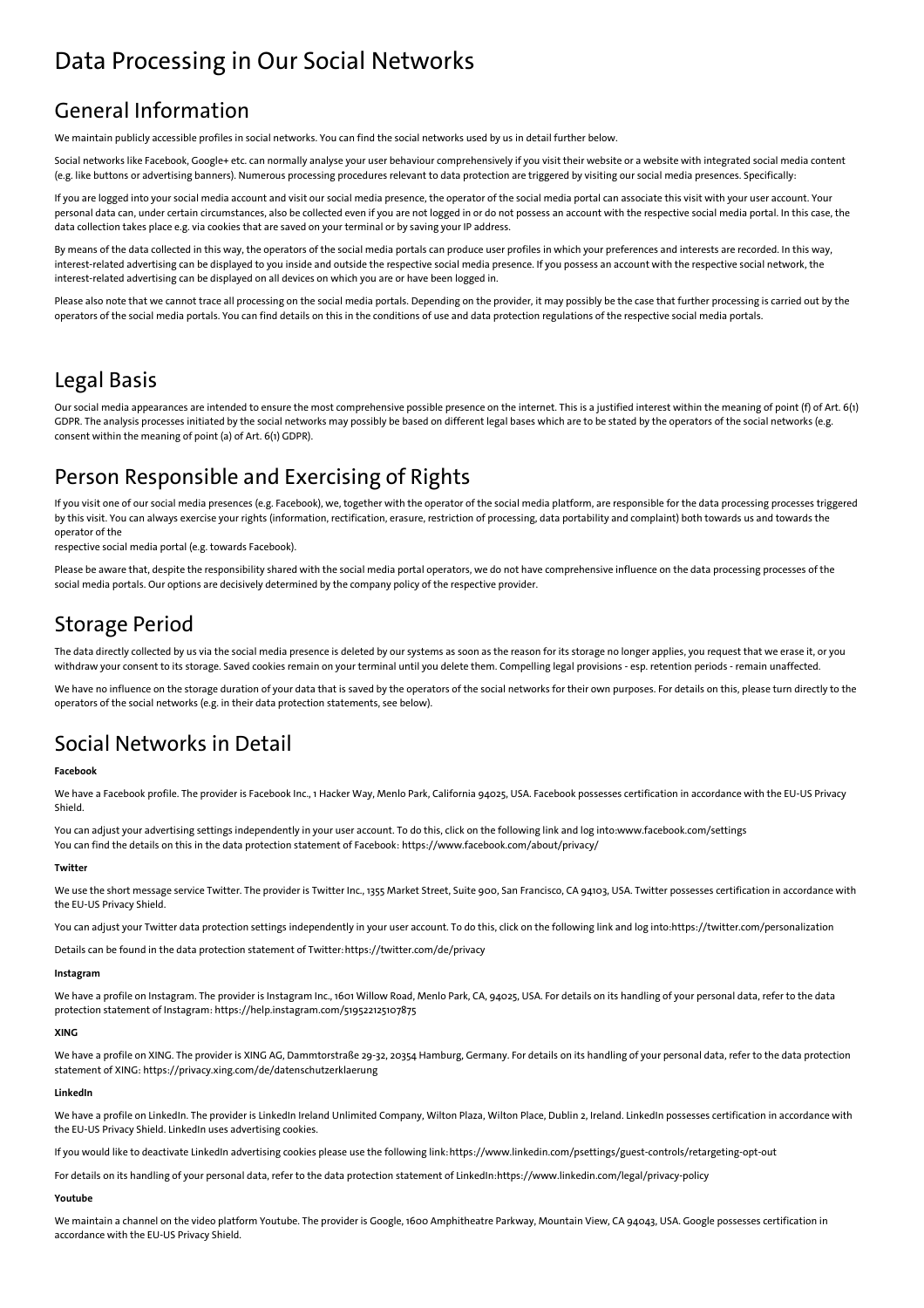You can adjust your advertising settings independently in your user account. To do this, click on the following link and log into[:https://adssettings.google.com/authenticated](https://adssettings.google.com/authenticated)

For details, refer to the data protection statement of Google:<https://policies.google.com/privacy>

## Your Contact Options or Your Visit

## Your Letter Mail Contact Details

If you send us a letter, we save the sender information stated in your letter and possibly other personal data that you have sent to us with this correspondence. We process your personal data for the respective purpose of your request and save this data in accordance with one of the following categories:

- 1. We dispose of undesired advertising or spam immediately after detection as far as possible.
- 2. We keep desired advertising and other information (e.g. newsletters) for an unlimited period to carry out research or to trace historic developments.
- 3. Applications: see section "Information for Applicants".
- 4. We keep commercial letters (e.g. enquiries, offers or delivery notes) for six full calendar years, starting from the next beginning of a year, because of legal regulations (tax code, German Commercial Code, and other regulations).
- 5. We keep financial letters (e.g. invoices) for ten full years, starting with the next beginning of a year, because of legal regulations (tax code and the German Commercial Code).

## Your E-Mail Contact Details

If you contact us by e-mail, we save your sender e-mail address, the e-mail servers involved in the communication and the times of sending. Depending on the type of information sent to us, we save data in separate function mailboxes and for different lengths of time:

- 1. We delete undesired advertising or spam immediately after detection as far as possible.
- 2. We save desired advertising and other information (e.g. newsletters) for an unlimited period to carry out research or to trace historic developments.
- 3. Applications: see section "Information for Applicants".
- 4. We save commercial letters (e.g. enquiries, offers, or delivery notes) because of legal regulations (tax code and German Commercial Code) for six full calendar years starting from the next start of a year.
- 5. We save financial letters (e.g. invoices) for ten full years, starting with the next beginning of a year, because of legal regulations (tax code and the German Commercial Code).

## Your Telephone Contact Details

If you call us, we save your caller number, the time of the call and how long it took for someone to answer the call. If you leave a message on our answering machine, we also save this of course. Calls are not automatically recorded by us.

We process your call data for the purposes of quality assurance and improvement for callbacks in the case of missed telephone calls and for statistical analyses. Saved messages on our answering machine are deleted without delay after they have been processed. We delete the other caller data after one year.

Your data is not passed on to other recipients unless you take part in a telephone conference. An automatic exchange of the necessary caller data occurs here between the involved telephone systems.

## Other Meetings with Exchange of Information (Business Card)

If you meet us at any events (e.g. trade fairs) and you give us your contact data (e.g. as a business card), then we will save this in our address books and use it for future communication. If you subsequently no longer wish to be contacted by us, please notify us of this with a short e-mail, so that we can delete you from the address book or - if this is not possible or permitted - can mark your contact details with a blocking notice. In the case of an existing business relationship, the retention requirements are determined by the German Commercial Code, the tax code, and other laws. Also see the section "Your Letter Mail Contact Details".

We never pass received contact data on to third parties, unless there is a legal or contractual obligation.

## Newsletter / Report INVEST

For information and marketing purposes and to improve and support our cultural and service offerings, we provide media representatives, analysts, politicians, tour operators, government employees and representatives, as well as other interested parties, with event-related information on tourism and on Saxony-Anhalt as a location for business and science, as well as information on events and campaigns, through our newsletter.

We use Evalanche for the delivery of our newsletters. This service is provided by Tripicchio - a brand of port-neo Freiburg GmbH i.Gr., Engesserstr. 4a, 79108 Freiburg. Evalanche is a service which can be used, among others, to organise and analyse the delivery of newsletters. If you enter data in order to subscribe to the newsletter, it will be stored on the servers of Evalanche. For further information, please refer to the data protection information of Tripicchio: <https://www.tripicchio.de/datenschutz>

Evalanche helps us to analyse our newsletter campaigns. If you open an email sent to you using Evalanche, a file contained in the email (known as a web beacon) connects with the servers of Evalanche. This makes it possible to ascertain whether a newsletter notification was opened and, if so, which links were clicked on. In addition to this, technical information is collected (e.g. the time of access, IP address, browser type and operating system). This information cannot be assigned to the respective newsletter recipient. It exclusively serves to statistically analyse newsletter campaigns. The results of these analyses can be used to better tailor future newsletters to the recipients' interests.

If you do not want analysis to be carried out by Evalanche, you must cancel your subscription to the newsletter.

The compulsory information required for subscribing to the newsletter is your email address. We may also collect additional data for the purpose of addressing you personally in our newsletter emails. This data is voluntary, however.

For our newsletter registrations, we use what is known as the double opt-in procedure. If your email address is used to register for the newsletter, you will receive an email with a confirmation link. If you have reconsidered and decided you do not wish to subscribe for our newsletter, you can simply delete this email. Your subscription will only be activated when you confirm the link. Otherwise, it loses its validity after 24 hours have elapsed. For the purposes of traceability, your data will be blocked and automatically erased after one month.

The data is processed on the basis of your consent. You can withdraw this consent at any time by cancelling your subscription to the newsletter by clicking on the unsubscribe link which is provided in each newsletter email. The lawfulness of data processing prior to the withdrawal of consent remains unaffected.

Data regarding your person which is stored with us for the purpose of the newsletter will be saved by us until you have cancelled your subscription to the newsletter and, after the newsletter has been cancelled, will be erased from our servers and from servers of Evalanche. Data which is saved by us for other purposes remains unaffected by this.

## Competitions and Other Closed Events

We regularly carry out competitions and closed events in different areas.

As the organiser we collect and use personal data of the participants in the framework of the justified interest of the holding and handling of the events. The following information is processed for this: Name and address of the participant, e-mail address of the participant, name and address of the business partner. The data is deleted as soon as the purpose of its processing no longer applies or the

participant requests its deletion. Compelling legal provisions - especially retention periods - remain unaffected.